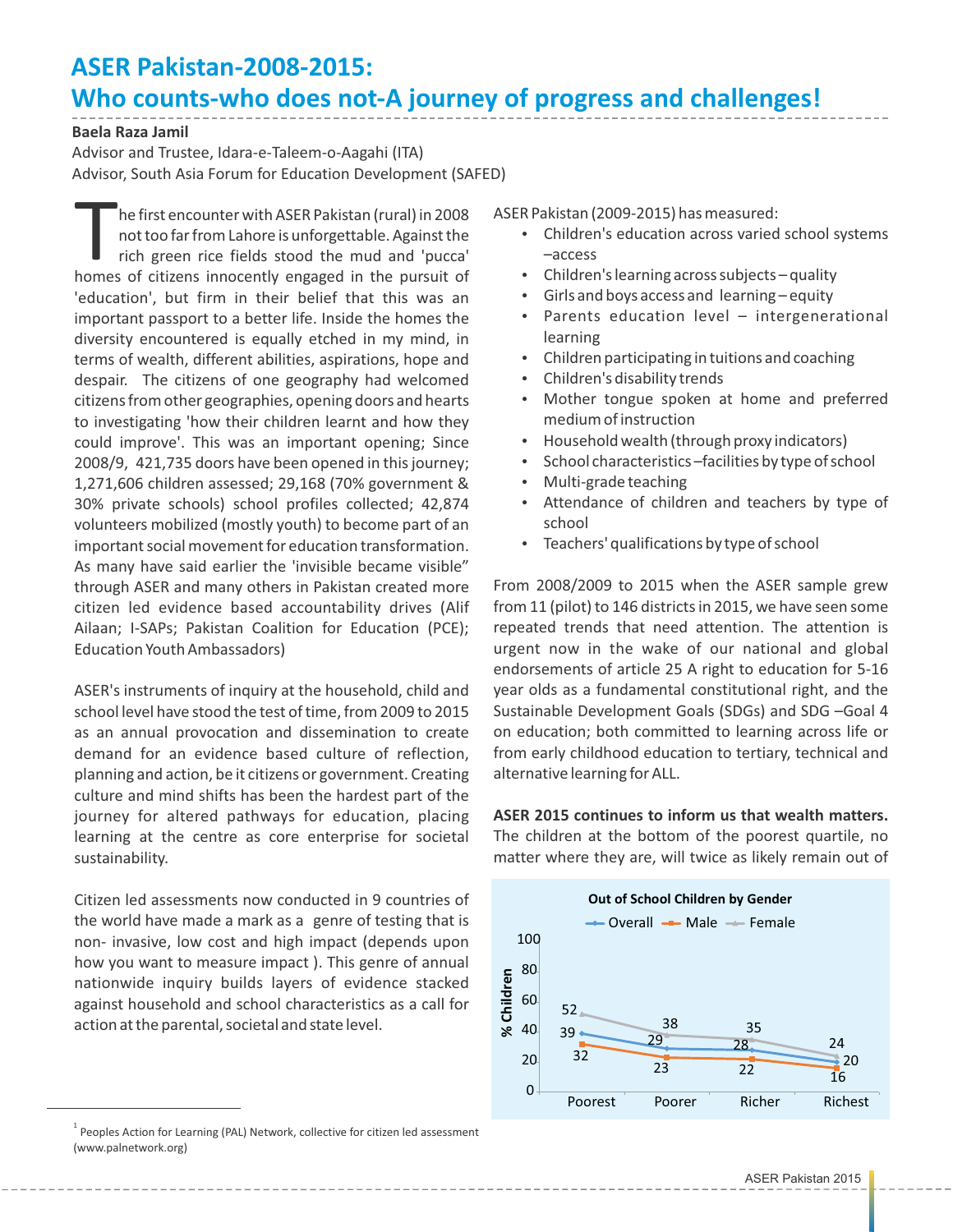school as those from the richest quartile. It is more worrying to observe that the girls from the poorest quartile are 20% points more likely to remain out of school (52%) than their male counterparts (32%). It is clear we have to work harder, deeper and more intensively with those who are most likely to be left out –the poorest- the energy and resource has to be targeted for all players. ASER and the Benazir Income Support Program (BISP) safety net program can join hands for precise targeting A more aggressive and bigger waseela –e-taaleem program is needed to ensure that entitlements are met.

**Building Constituencies around Learning -ASER as a Political Tool for Entitlements**: ASER has upgraded the space for action by identifying the 'hot spots' for attention and progress. The gender disaggregated data set not only paints a picture for the most marginalized children but also illustrates learning achievements for boys versus girls (figures below). The case for addressing the learning needs of the poorest girls should be the highest priority followed by the poorest boys to ensure that learning and transition from one grade to the next go hand in hand for the 'excluded'. Can Pakistan continue to afford this level of vulnerability- a highly perforated and porous system of education, that has upgraded education as a fundamental right through Article 25 A? How will transition be ensured for ALL children 5-16 years of age from pre-primary to primary and post primary? Can we encourage governments/politicians to especially target the poorest in every district and local constituency? That is our lowest hanging fruit, or our 'sweet spot' for showing results. That is where addressing equity will bear the highest return to investments; it can be measured and reported annually to

## **Enrolment Trends by Type of Schools – Is the Public Sector Responding Faster?**

Whilst a lot may not have changed on learning there is a trend that is worth sharing that may be widely shared and applauded as a story to shout about! In ASER 2015 we not only see a modestly improved enrolment of 6-16 years from 79% to 80.5%, but after many years the public private enrolment proportion records highest shift of 6% points in favor of public sector and drop in private sector size including madrassah enrolment that reveals a modest declining trend from 2.7 in 2012 to 2.0% in 2015. Is this good news or a cause for concern?

For many years research on public and private trends (ASER/LEAPS) reported headlines about higher learning outcomes in private sector even when controlled for differences. There has been an exaggerated bias in our conversations on 'what is happening right in private sector' and exploring aggressive policy options that support a popular interpretation of the state as a 'financier enabler' and not a preferred provider of education services. However, it is refreshing to see that in provinces backed by active political champions and political will there is a push for a better performing public sector pushing for implementation of sector plans, targets and stocktaking. According to ASER 2015 attendance rate of teachers across the two sectors has been more or less bridged (public 89.2% and private 91%); teachers' presence was the one big factor to account for differences across learning outcomes across public and private schools. Missing facilities in public sector schools have also witnessed an overall increase in provision as recorded by ASER 2015 data. The students' attendance rate (primary)



the public for accountability and action. ASER helps to pin point groups by gender, class and geography, targeting households, villages and district constituencies. As we brace for the 2018 elections, there is a defined opportunity to showcase swelling vote banks around learning gains!

has improved (public sector 84% private 90%), but what continues to drag this indicator in public sector schools is students abstaining from attendance in Sindh schools. Their attendance rate has dropped further from 68% in 2014 to 65% in 2015. Similarly, from 41% of children enrolled in ECE classes in 2013 the number has slipped to 37% in 2015. Can Pakistan afford this lack of investment